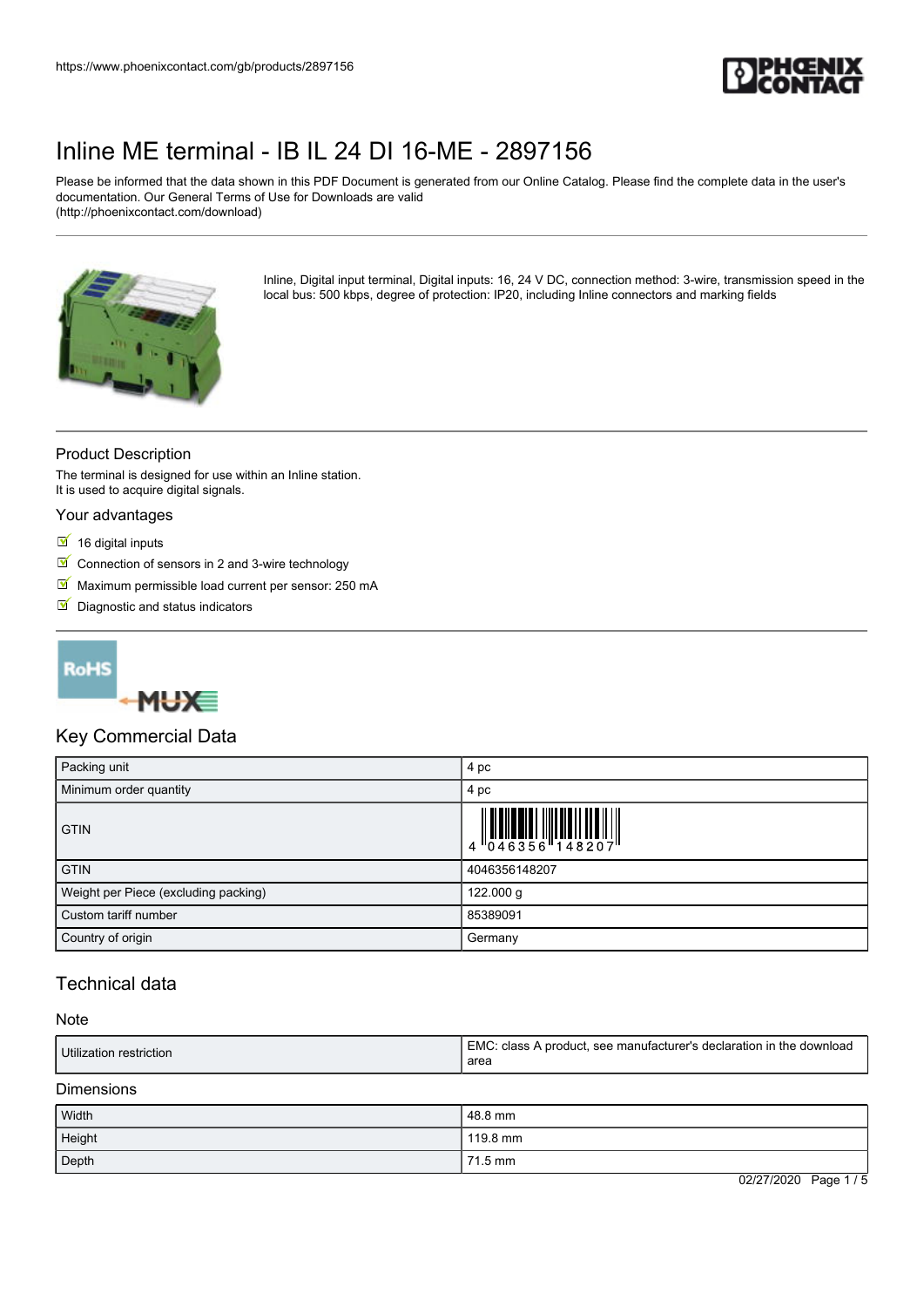

# Technical data

#### Dimensions

| Note on dimensions                       | Housing dimensions                                              |
|------------------------------------------|-----------------------------------------------------------------|
| <b>Ambient conditions</b>                |                                                                 |
| Ambient temperature (operation)          | -25 °C  55 °C                                                   |
| Ambient temperature (storage/transport)  | -25 °C  85 °C                                                   |
| Permissible humidity (operation)         | 10 %  95 % (according to DIN EN 61131-2)                        |
| Permissible humidity (storage/transport) | 10 %  95 % (according to DIN EN 61131-2)                        |
| Air pressure (operation)                 | 70 kPa  106 kPa (up to 3000 m above sea level)                  |
| Air pressure (storage/transport)         | 70 kPa  106 kPa (up to 3000 m above sea level)                  |
| Degree of protection                     | <b>IP20</b>                                                     |
| General                                  |                                                                 |
| Mounting type                            | DIN rail                                                        |
| Color                                    | green                                                           |
| Net weight                               | 122g                                                            |
| Note on weight specifications            | without plug                                                    |
| Interfaces                               |                                                                 |
| Designation                              | Inline local bus                                                |
| No. of channels                          | $\overline{2}$                                                  |
| Connection method                        | Inline data jumper                                              |
| Transmission speed                       | 500 kbps (automatic recognition)                                |
| Inline potentials                        |                                                                 |
| Designation                              | Communications power $(U_1)$                                    |
| Supply voltage                           | 7.5 V DC                                                        |
| Current consumption                      | max. 60 mA                                                      |
| Designation                              | Segment circuit supply (U <sub>s</sub> )                        |
| Supply voltage                           | 24 V DC (via voltage jumper)                                    |
| Supply voltage range                     | 19.2 V DC  30 V DC (including all tolerances, including ripple) |
| Current consumption                      | max. 4 A                                                        |
|                                          | 0A                                                              |
| Digital inputs                           |                                                                 |
| Input name                               | Digital inputs                                                  |
|                                          |                                                                 |

| i iliput hallit                          | Diyildi ilipulə                       |
|------------------------------------------|---------------------------------------|
| Description of the input                 | EN 61131-2 type 1                     |
| Connection method                        | Spring-cage connection                |
| Connection technology                    | 3-wire                                |
| Number of inputs                         | 16                                    |
| Typical response time                    | $< 1$ ms                              |
| Protective circuit                       | Short-circuit and overload protection |
| Nominal input voltage $U_{\text{IN}}$    | 24 V DC                               |
| Nominal input current at U <sub>IN</sub> | min. 3 mA (at nominal voltage)        |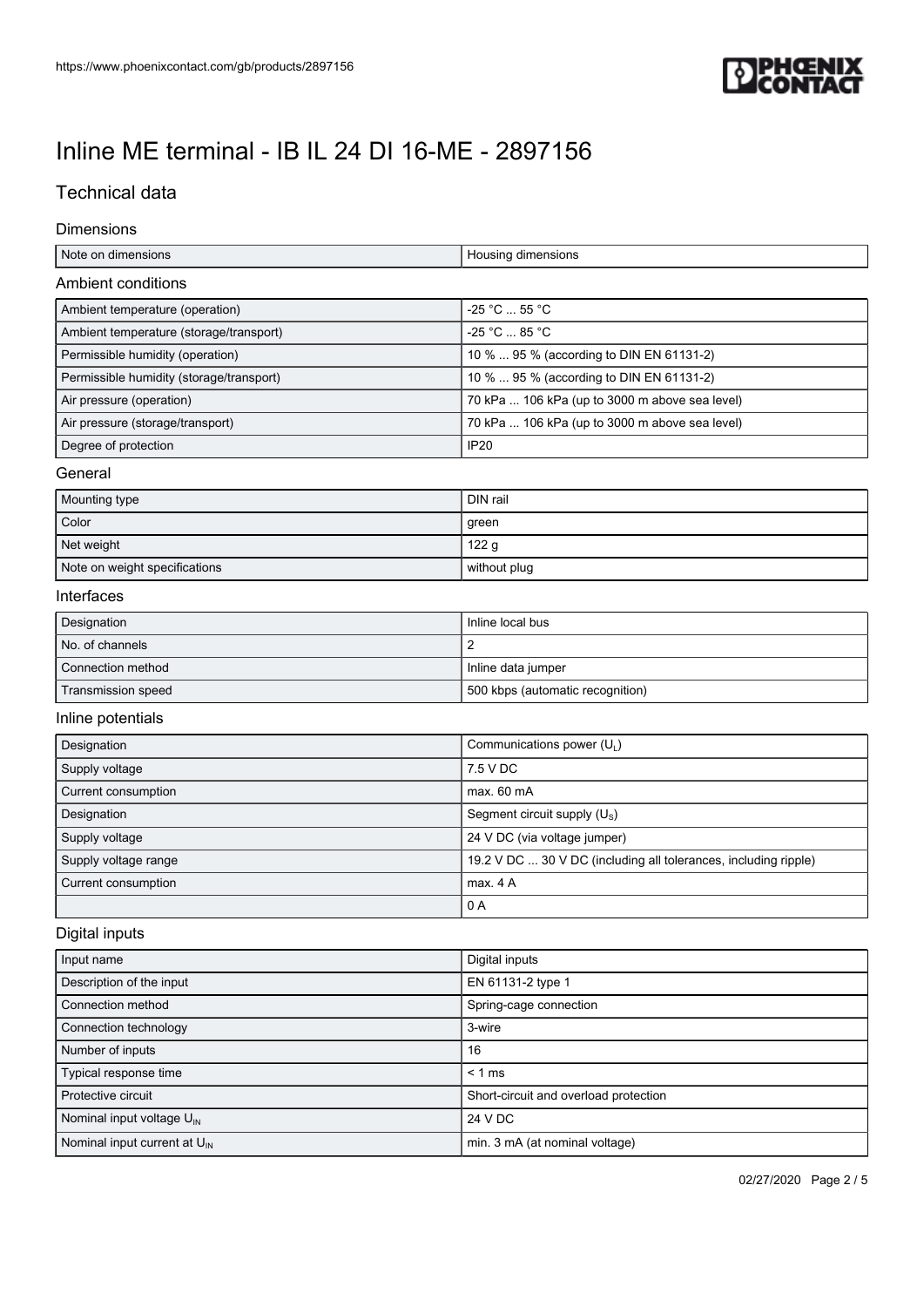

# Technical data

## Digital inputs

| Input voltage                  | 24 V DC          |
|--------------------------------|------------------|
| Input voltage range "0" signal | $-3$ V DC $$ 5 V |
| Input voltage range "1" signal | 15 V DC  30 V DC |

#### Electrical isolation

| Test section | 50 S V supply, incoming remote bus/7.5 V supply (bus logics) 500 V AC 50<br>Hz 1 min. |
|--------------|---------------------------------------------------------------------------------------|
|              | 5 V supply, outgoing remote bus/7.5 V supply (bus logics) 500 V AC 50<br>Hz 1 min.    |
|              | 7.5 V supply (bus logics)/24 V supply (I/O) 500 V AC 50 Hz 1 min.                     |
|              | 24 V supply (I/O) / functional earth ground 500 V AC 50 Hz 1 min.                     |

## Standards and Regulations

| <b>Protection class</b>                 | III (IEC 61140, EN 61140, VDE 0140-1)                   |
|-----------------------------------------|---------------------------------------------------------|
| <b>Environmental Product Compliance</b> |                                                         |
| China RoHS                              | Environmentally friendly use period: unlimited = EFUP-e |
|                                         | No hazardous substances above threshold values          |

# **Classifications**

eCl@ss

| eCl@ss 4.0 | 27250300 |
|------------|----------|
| eCl@ss 4.1 | 27250300 |
| eCl@ss 5.0 | 27250300 |
| eCl@ss 5.1 | 27242600 |
| eCl@ss 6.0 | 27242600 |
| eCl@ss 7.0 | 27242604 |
| eCl@ss 8.0 | 27242604 |
| eCl@ss 9.0 | 27242604 |

ETIM

| <b>ETIM 2.0</b> | EC001430 |
|-----------------|----------|
| <b>ETIM 3.0</b> | EC001599 |
| <b>ETIM 4.0</b> | EC001599 |
| <b>ETIM 5.0</b> | EC001599 |
| ETIM 6.0        | EC001599 |
| <b>ETIM 7.0</b> | EC001599 |

### UNSPSC

| UNSPSC 6.01          | 43172015 |
|----------------------|----------|
| <b>UNSPSC 7.0901</b> | 43201404 |
| UNSPSC 11            | 43172015 |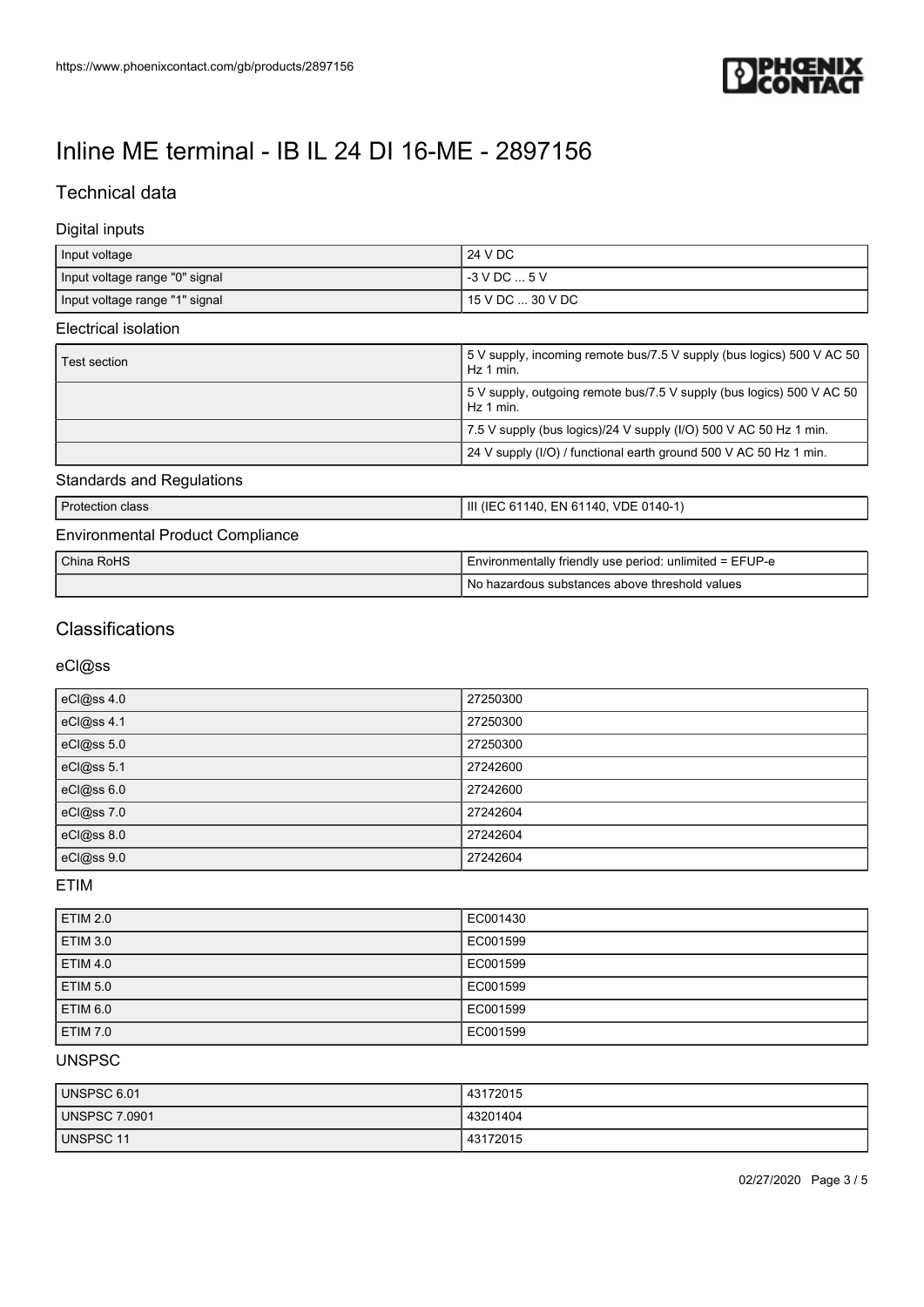

# **Classifications**

## UNSPSC

| <b>UNSPSC 12.01</b> | 43201404 |
|---------------------|----------|
| <b>UNSPSC 13.2</b>  | 32151602 |
| UNSPSC 18.0         | 32151602 |
| UNSPSC 19.0         | 32151602 |
| UNSPSC 20.0         | 32151602 |
| <b>UNSPSC 21.0</b>  | 32151602 |

# Approvals

### Approvals

#### Approvals

UL Recognized / cUL Recognized / EAC / cULus Recognized

#### Ex Approvals

### Approval details

| UL Recognized    | - 1 | http://database.ul.com/cgi-bin/XYV/template/LISEXT/1FRAME/index.htm | FILE E 140324 |
|------------------|-----|---------------------------------------------------------------------|---------------|
|                  |     |                                                                     |               |
| cUL Recognized   | Æ,  | http://database.ul.com/cgi-bin/XYV/template/LISEXT/1FRAME/index.htm | FILE E 140324 |
|                  |     |                                                                     |               |
| EAC              | EAD |                                                                     | EAC-Zulassung |
|                  |     |                                                                     |               |
| cULus Recognized |     |                                                                     |               |

Accessories

### Accessories

Front adapter